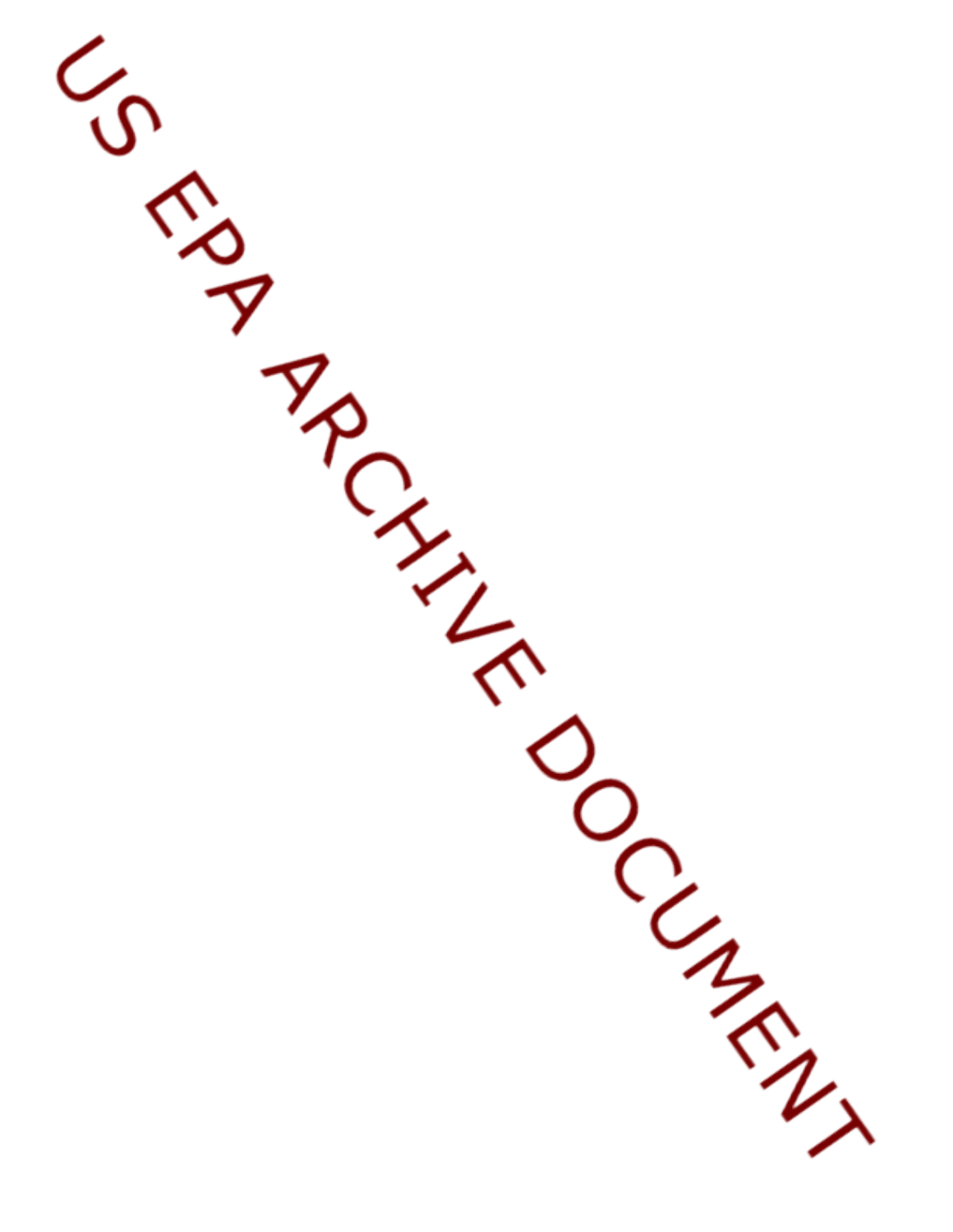## **THE ENVIRONMENTAL TECHNOLOGY VERIFICATION**







# **ETV Joint Verification Statement**

|                                        | TECHNOLOGY TYPE: PORTABLE EMISSION ANALYZER                          |                       |                              |
|----------------------------------------|----------------------------------------------------------------------|-----------------------|------------------------------|
| <b>APPLICATION:</b>                    | DETERMINING NITROGEN OXIDES EMISSIONS                                |                       |                              |
|                                        | <b>TECHNOLOGY NAME: LANCOM Series II Portable Emissions Analyzer</b> |                       |                              |
| <b>COMPANY:</b>                        | <b>Land Combustion</b>                                               |                       |                              |
| <b>ADDRESS:</b>                        | <b>10 Friends Lane</b><br>Newtown, PA 18940                          | <b>PHONE:</b><br>FAX: | 215-504-8000<br>215-504-1346 |
| <b>WEB SITE:</b><br>$E\text{-}{MAIL$ : | http://www.landinst.com<br>sales@land-combustion.com                 |                       |                              |

The U.S. Environmental Protection Agency (EPA) has created the Environmental Technology Verification (ETV) Program to facilitate the deployment of innovative or improved environmental technologies through performance verification and dissemination of information. The goal of the ETV Program is to further environmental protection by substantially accelerating the acceptance and use of improved and cost-effective technologies. ETV seeks to achieve this goal by providing high quality, peer reviewed data on technology performance to those involved in the design, distribution, financing, permitting, purchase, and use of environmental technologies.

ETV works in partnership with recognized standards and testing organizations; stakeholder groups which consist of buyers, vendor organizations, and permitters; and with the full participation of individual technology developers. The program evaluates the performance of innovative technologies by developing test plans that are responsive to the needs of stakeholders, conducting field or laboratory tests (as appropriate), collecting and analyzing data, and preparing peer reviewed reports. All evaluations are conducted in accordance with rigorous quality assurance protocols to ensure that data of known and adequate quality are generated and that the results are defensible.

The Advanced Monitoring Systems (AMS) Center, one of 12 technology areas under ETV, is operated by Battelle in cooperation with EPA's National Exposure Research Laboratory. AMS has recently evaluated the performance of portable nitrogen oxides monitors used to determine emissions from combustion sources. This verification statement provides a summary of the test results for the Land LANCOM Series II Portable Emission Analyzer.

## **VERIFICATION TEST DESCRIPTION**

The verification test described in this report was one of a series of tests conducted in April and May 2000 on commercial portable nitrogen oxides analyzers at Battelle's facilities in Columbus, Ohio. Verification testing of the analyzers involved (1) a series of laboratory tests in which certified NO and  $NO<sub>2</sub>$  standards were used to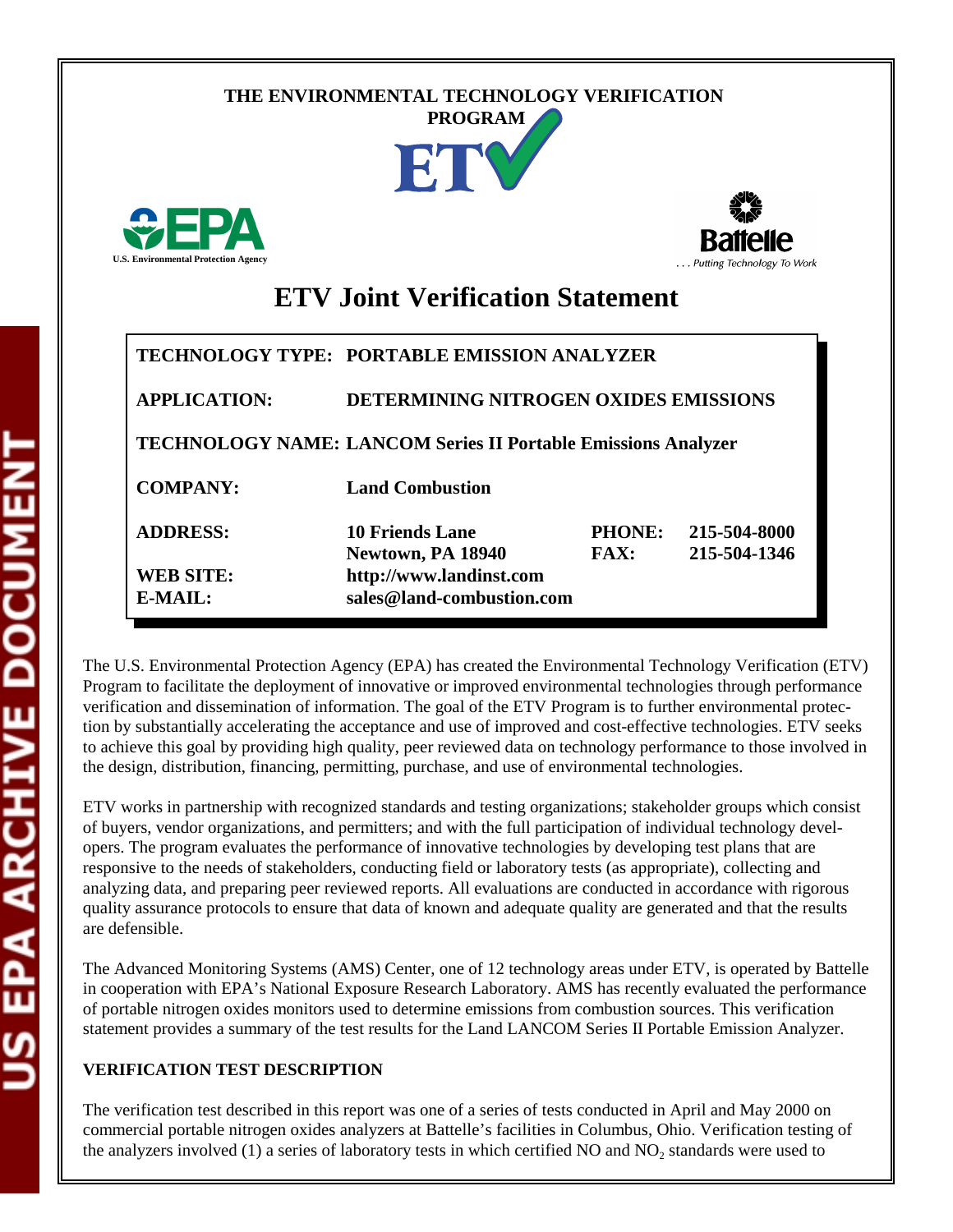challenge the analyzers over a wide concentration range and (2) tests using realistic combustion sources, in which data from the portable analyzers undergoing testing were compared to simultaneous measurements of NO and NO<sub>x</sub> obtained with two chemiluminescent analyzers.

Verification testing lasted three to four days, of which two days were required for laboratory testing and the remainder for source emissions testing. To assess inter-unit variability, two identical analyzers were tested simultaneously in all tests, and results from the two analyzers were kept separate. The analyzers were operated at all times by a representative of Land and supervised at all times by Battelle staff.

Verification testing focused on measurement of NO and  $NO_2$ , the sum of which is denoted as  $NO_x$ . Laboratory testing included a linearity test over the entire nominal ranges of the analyzers for both NO and  $NO<sub>2</sub>$ ; estimation of detection limits and response times; interference testing; assessment of sample pressure and ambient temperature effects on analyzer response; and evaluation of zero and span drift during the various laboratory tests. Tests with combustion sources assessed the accuracy of  $NO$ ,  $NO<sub>2</sub>$ , and  $NO<sub>x</sub>$  measurements, relative to the chemiluminescent NO/NO<sub>y</sub> approach that is the basis of EPA Method 7E. Sources used in the testing were a gas-fired rangetop burner, a gas-fired water heater, and a diesel-powered electrical generator operated at both idle and at high RPM. These sources produced  $NO<sub>x</sub>$  emissions ranging from less than 10 to about 350 ppm. Zero and span drift resulting from exposure to source emissions were assessed, and analyzer stability was monitored during one hour of uninterrupted sampling of diesel emissions.

Quality assurance (QA) oversight of verification testing was provided by Battelle. Battelle independent QA staff conducted a technical systems audit, a performance evaluation audit, and a data quality audit of 10% of the test data. Battelle testing staff conducted a performance evaluation audit, which was reviewed by independent QA staff.

### **TECHNOLOGY DESCRIPTION**

The LANCOM Series II weighs 13.2 pounds, has the dimensions of a standard laptop computer, and measures up to seven flue gases  $(O_2, NO, NO_2, CO$  (low),  $CO$  (high),  $SO_2$ , and hydrocarbons). Analyzer options include semi-continuous monitoring (pre-determined timed sampling intervals), printing, data logging (1,000 records), and serial communications, plus various probe lengths. All gas measurements can be stored, downloaded, or printed. The LANCOM Series II offers on-board diagnostics, accessible filters and water catchpot, and a "semicontinuous" operating mode. It provides ppm conversions (mg/m<sup>3</sup>, lb/mBTU. etc.), oxygen normalization, and total  $NO<sub>x</sub>$ , on a wet or dry basis.

The LANCOM Series II systems components are mounted on molded PVC and sheathed in corrosion-resistant plastic. The analyzer can be operated when worn on a shoulder strap or free-standing on the ground. All controls are on the top of the instrument. The batteries are mounted at the bottom of the case, which provides enhanced stability when the instrument is on the floor. The large capacity water catchpot is mounted on the side of the instrument on a hinged assembly. The particulate and chemical filters are also mounted on the side of the instrument. All measured parameters and operator interface are displayed on a full function alphanumeric/graphic liquid crystal display. The LANCOM Series II contains two 6V batteries capable of powering the instrument for eight hours in the field.

### **VERIFICATION OF PERFORMANCE**

**Linearity:** The Land Combustion LANCOM Series II analyzers provided linear response for NO and NO<sub>2</sub> over the tested ranges of 0 to 2,000 ppm and 0 to 512 ppm, respectively. One of the LANCOM units did exhibit a slightly low response to  $NO<sub>2</sub>$  above about 250 ppm, perhaps as a result of an older sensor used in that unit.

**Detection Limit:** Detection limits estimated from these wide-range linearity tests were about 2.5 ppm for NO and 1.5 to 2.3 ppm for  $NO<sub>2</sub>$ .